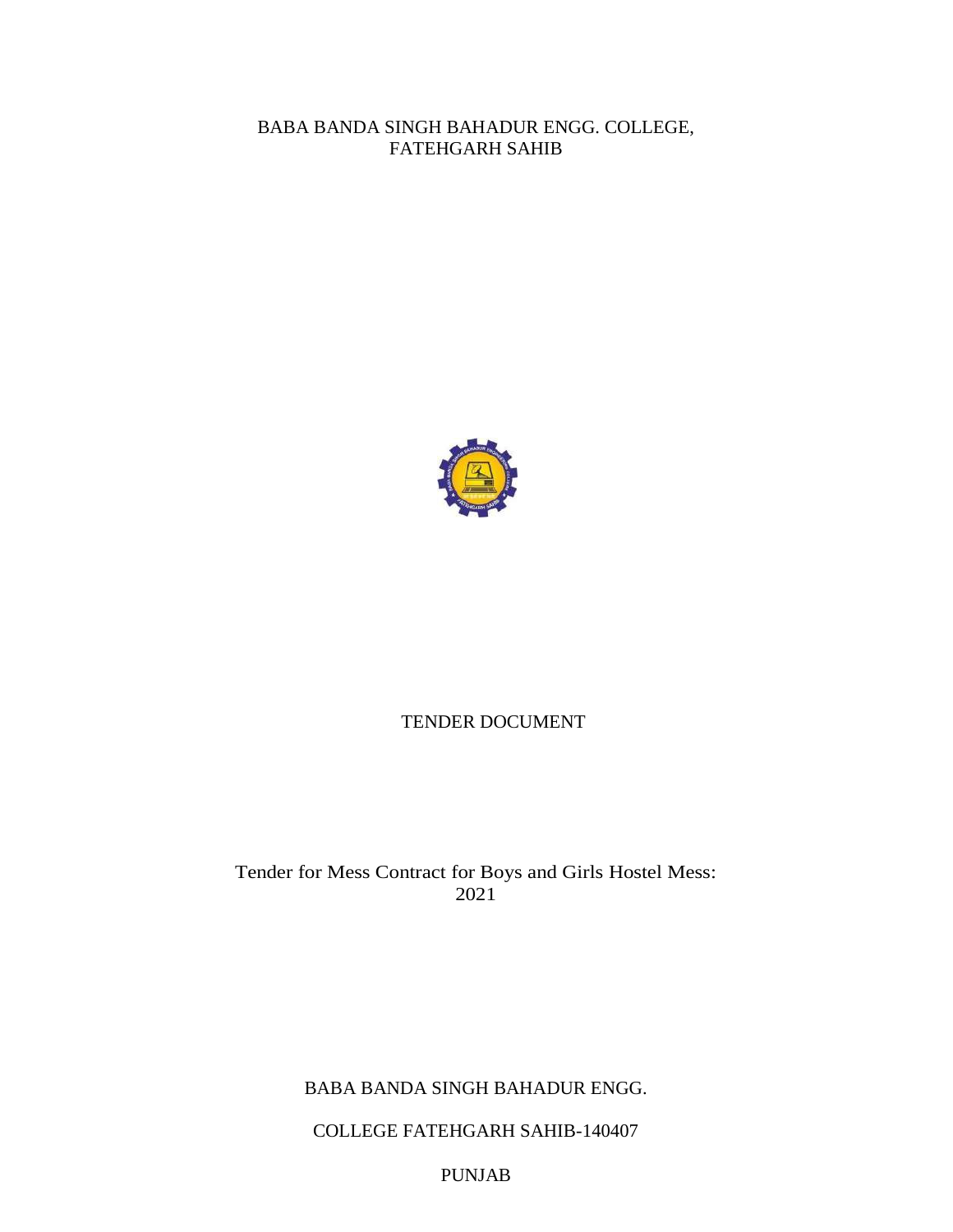### **Baba Banda Singh Bahadur Engineering**

### **College Fatehgarh sahib-140407**

## **Tender Notice** for Mess Contract for Boys and Girls Hostel Mess

1. Baba Banda Singh bahadur Engg. College Fatehgarh sahib established by SGPC,

ApprovedbyAICTE and Govt. of Punjab invites sealed tenders for Mess Contract for

Boys and Girls Hostel Mess.

- 2. Tender document fee of Rs. 1000/- (non-refundable) in the form of DD in favour of "Principal, Baba Banda Singh Bahadur Engineering College Fatehgarh sahib" to be enclosed with the technicalbid.
- 3. The Principal, Baba Banda Singh bahadur Engg. College Fatehgarh sahib reserves the right to award contract for all required services either to one party or more than one party. He also reserves the right to amend or withdraw any of the terms and conditions mentioned in the tender document or to reject any or all the tenders without giving any notice or assigning any reason and not bound to accept the lowest tender. The decision of the Principal Baba Banda Singh Bahadur Engineering College Fatehgarh sahib in this regard shall be final and binding onall.

### **Important Dates:**

- (i) Availability of tender Document:14-07-2021
- (ii) Tender Submission:23-07-2021
- (iii) Tender Fee Rs.1000/

.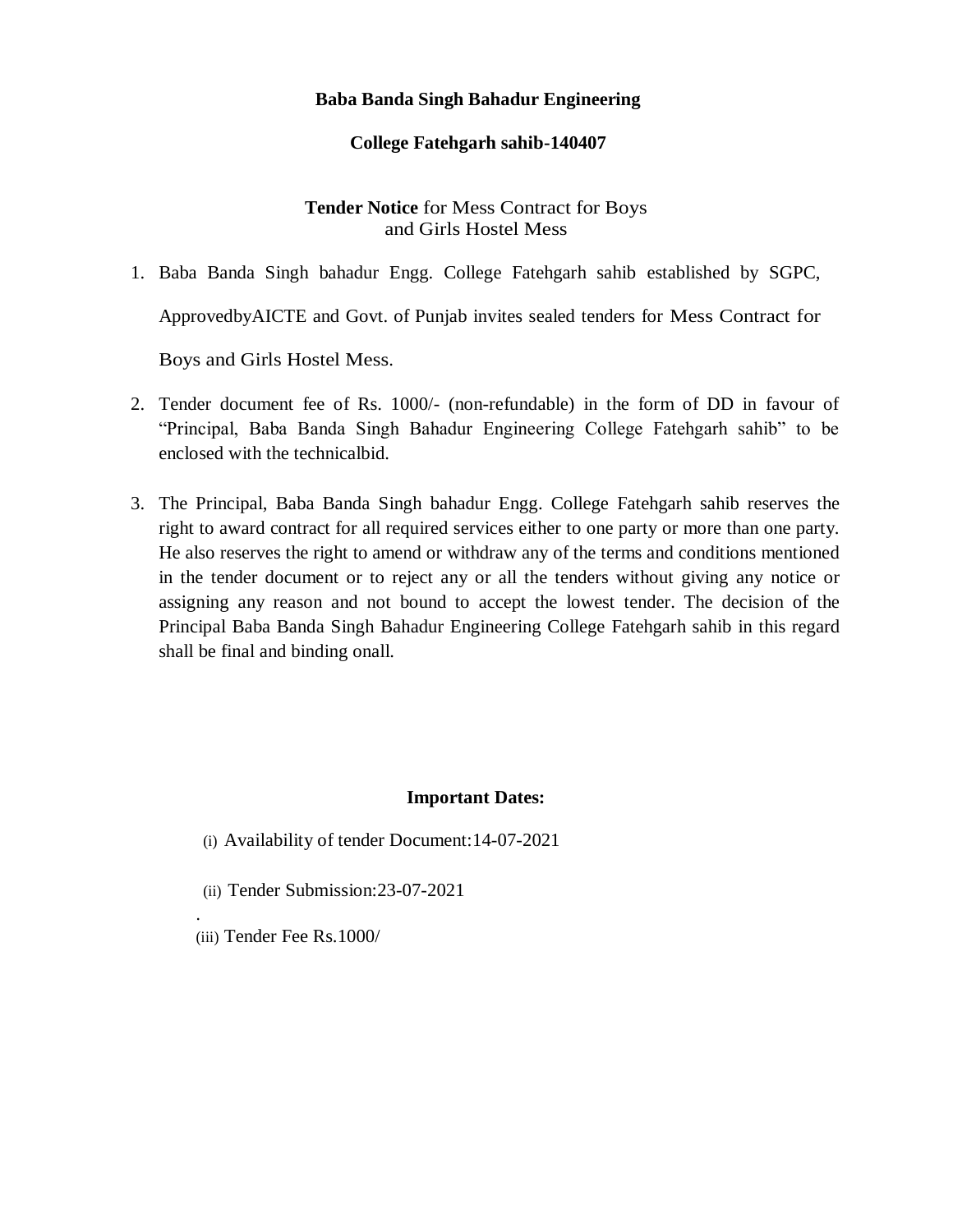1. Scope ofWork:

The mess contract will be awarded to successful Tenderer for running the mess for the students residing in Boys and Girls Hostel of BBSBEC, FATEHGARH SAHIB, Campus and presently numbering around 200.

To prepare and serve morning tea, breakfast, lunch, evening tea with snacks, and dinner for students, staff guests and visitors of the Institute as per decided menu. It is required to maintain the mess and its surroundings neat and clean. The workers have to work under the guidance of mess Supervisor.

- 2. JobSpecification:
	- 1) To provide morning tea, breakfast, lunch, evening tea with snacks and dinner. The number of boarders in the mess will be approximately 200, which may vary.
	- 2) To make necessary arrangements for all cooking utensils, crockery, gas cylinder, stoves including utensils for serving food to the students. Plates, Bowls, stainless steel tumbler glasses, tea spoon, table spoons and forks.
	- 3) The food to be prepared in clean, hygienic and safe conditions as per the menu decided by students and the authorities of BBSBEC, FATEHGARH SAHIB with mutual consent.
	- 4) The garbage collected from the kitchen, dining hall, dish wash area will be disposed of every morning and evening through garbage van in closed bins by separation of bio-degradable waste from non-biodegradable waste. The surroundings shall be kept clean and hygienic.
	- 5) The kitchen, dining hall, hand wash area, dish wash area etc. will be washed with water and soap solution and mopped, after every meal (breakfast, lunch and dinner) and disinfected once in a month or as and when required.
	- 6) High quality of hygiene, sanitation and safety will be maintained in kitchen and dining halls. All the surrounding area of the mess premises should be cleaned and washeddaily.
	- 7) After every meal (breakfast, lunch and dinner) all the plates, cups, Bowls, water glass, spoons, forks, knives etc., are to be cleaned in soap solution and hot water and dried and kept ready for the next meal. All the vessels used for cooking also should be washed in soap solution and hot water and properly cleaned vessels should be made available for cooking the next meal. The cleaning material used should be of approved quality.
	- 8) After every round of meal, table including floors should be cleaned / wiped before serving next batch of students.
	- 9) Water coolers and purifiers should be cleaned every 15 days and should be maintained as per the instructions from the authority.
	- 10) Proper cleaning of all vessels, utensils, dining area, kitchen, water coolers etc. should be of high quality. Any shortcoming in this regard attracts penalty. i. The contractor will be responsible for the loss of any items provided by BBSBEC, FGS equipment's, furniture, electrical equipment, RO utensils etc and make up the loss if found damaged or short.
	- 11) Monthly Electricity charges as per actual to be deposited by the contractor.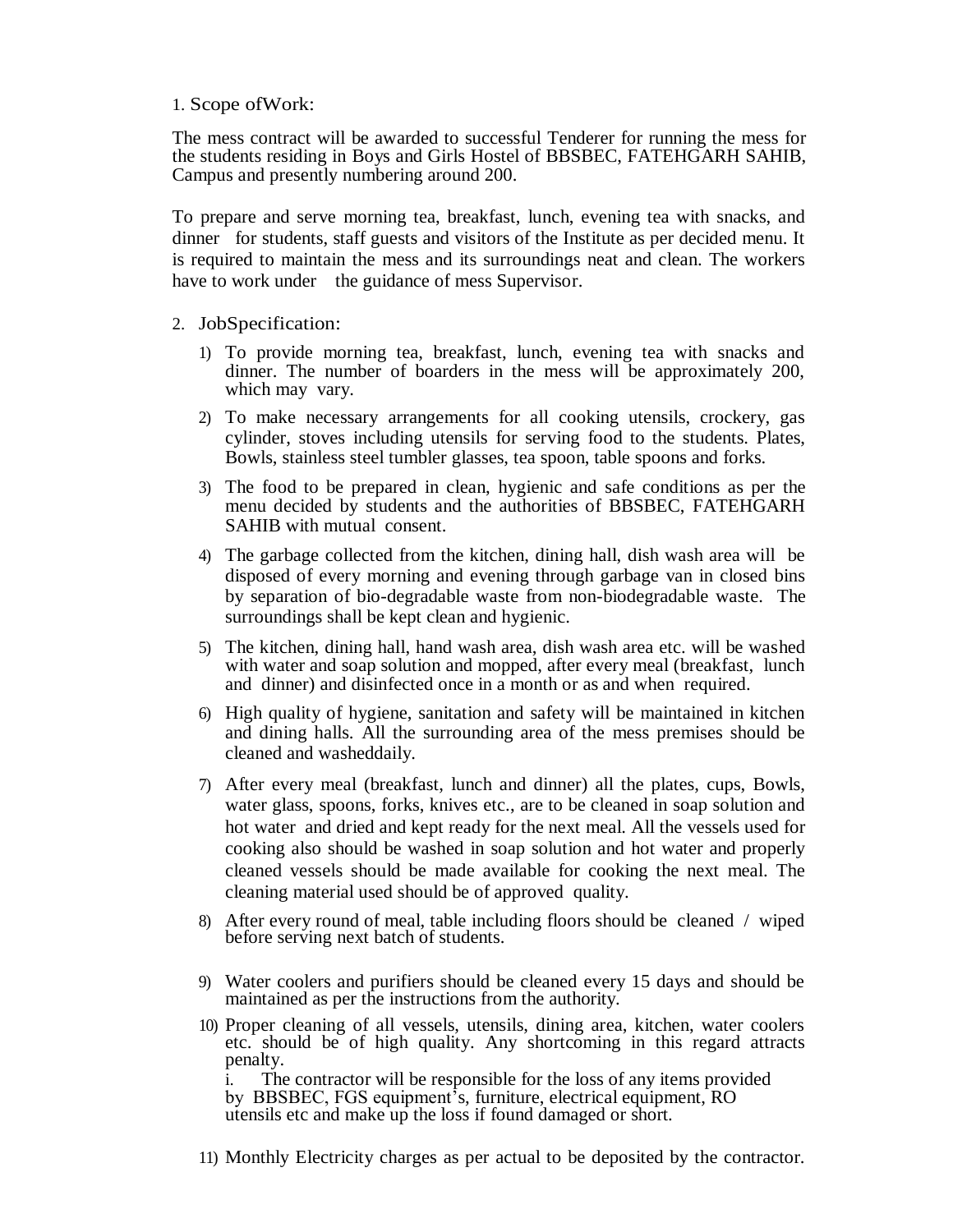Amount receipt must submitted to care taker office.

- 3. Terms and conditions:(General)
	- 1) The Tenderer should have valid PAN, GST and CST/VAT Registration as applicable.
	- 2) The contractor shall be solely responsible either for any injury, damage, accident to any worker by the agency or for any loss or damage to the equipment/property in the areas ofwork.
	- 3) The workers employed by the contractor shall wear uniform and name badge, which is provided by the contractor and the agency, shall be responsible for the discipline of his workers. The workers are not employees of the Institute and shall not have any claim whatsoever on the Institute and shall not act detrimental to the interest of the Institute. The workers shall have to follow the security regulations as directed by Security and Fire Fighting unit of the Institute. Workers shall not form union or carry out trade union activities in the campus.
	- 4) The institute reserves the right to terminate the contract on 01 months' notice, without assigning any reason. The contractor can also terminate the contract by giving 01 month's notice and clearing all the dues to the Institute, if he is not willing to continue the contract.
	- 5) The performance of the successful bidder will be watched for initial three months. In case, the performance is found un-satisfactory the contact will be terminated forthwith without assigning any reason thereof.
	- 6) The institute reserves the right to terminate the contract on 1 month notice anytime, if the performance is not found satisfactory.
	- 7) If, at any time it is found that the tender was awarded based on any false/ misleading information furnished by the Tenderer, the institute reserves the right to terminate the contract immediately.
	- 8) The contractor will have no right to ask for any accommodation or space, in the campus, for mess-workers, etc.
	- 9) Sub-letting/sub-contracting the work is not permissible under any circumstances.
	- 10) The tender document is non-transferable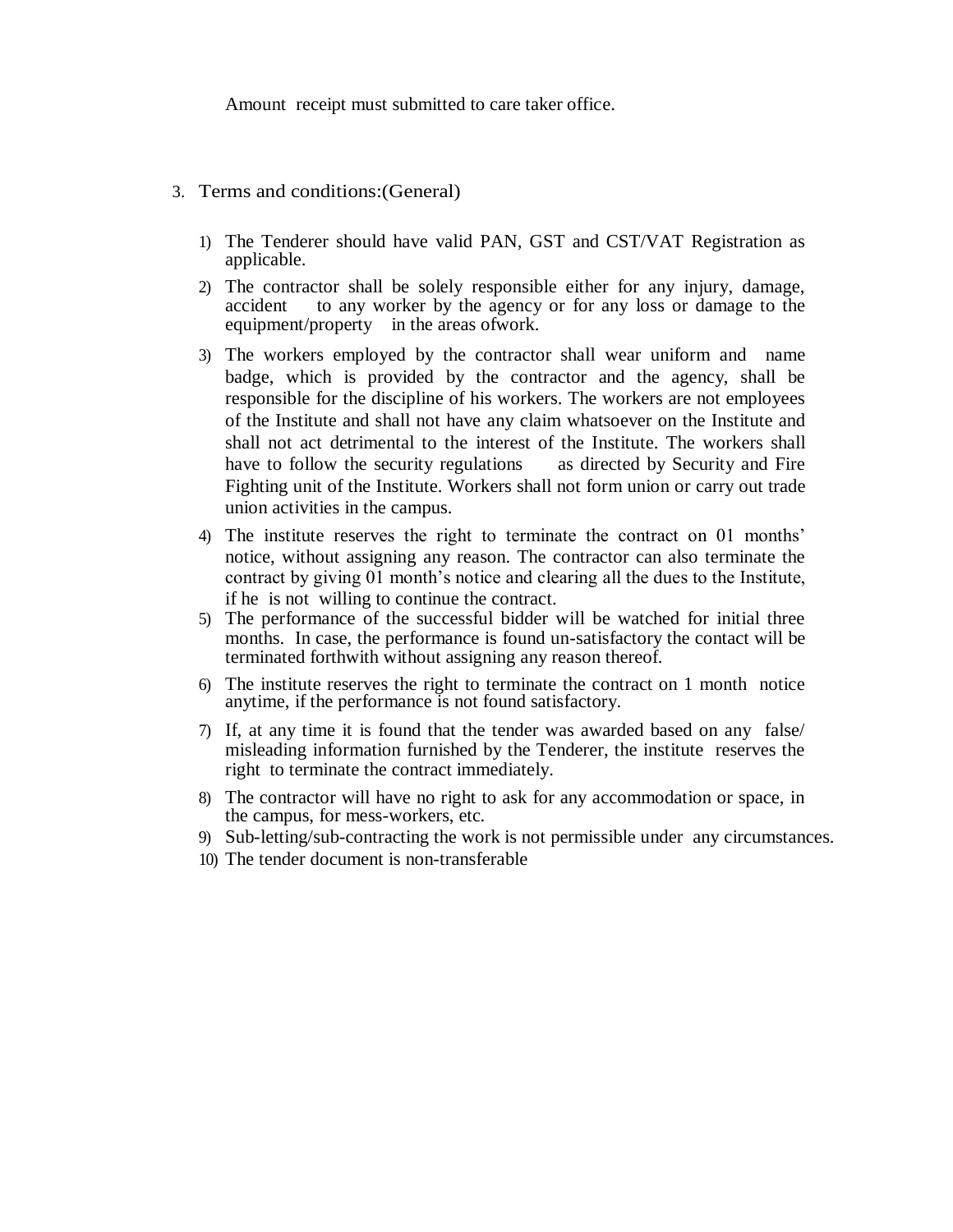ThePrincipal Date: Date:

Baba Banda Singh Bahadur Engineering College

Fatehgarh sahib-140407

Reference: Tender Notice published in Dailynewspaper on \_\_\_\_\_\_\_\_\_,

Sir,

With respect to the tender notice published in above mentioned daily newspaper, I / We hereby submit my / our tender in a required format (Part-I Agency/Firm/Company Profile] + List of passenger vehicles and make) in sealed envelope and Part-II [Financial Bid ] in separate sealed envelope).

I / We have carefully gone through the terms and conditions and prescribed given and I / We accept the same without any alterations / modifications.

Yours faithfully,

Signature

Name: & seal of contracting agency/firm/company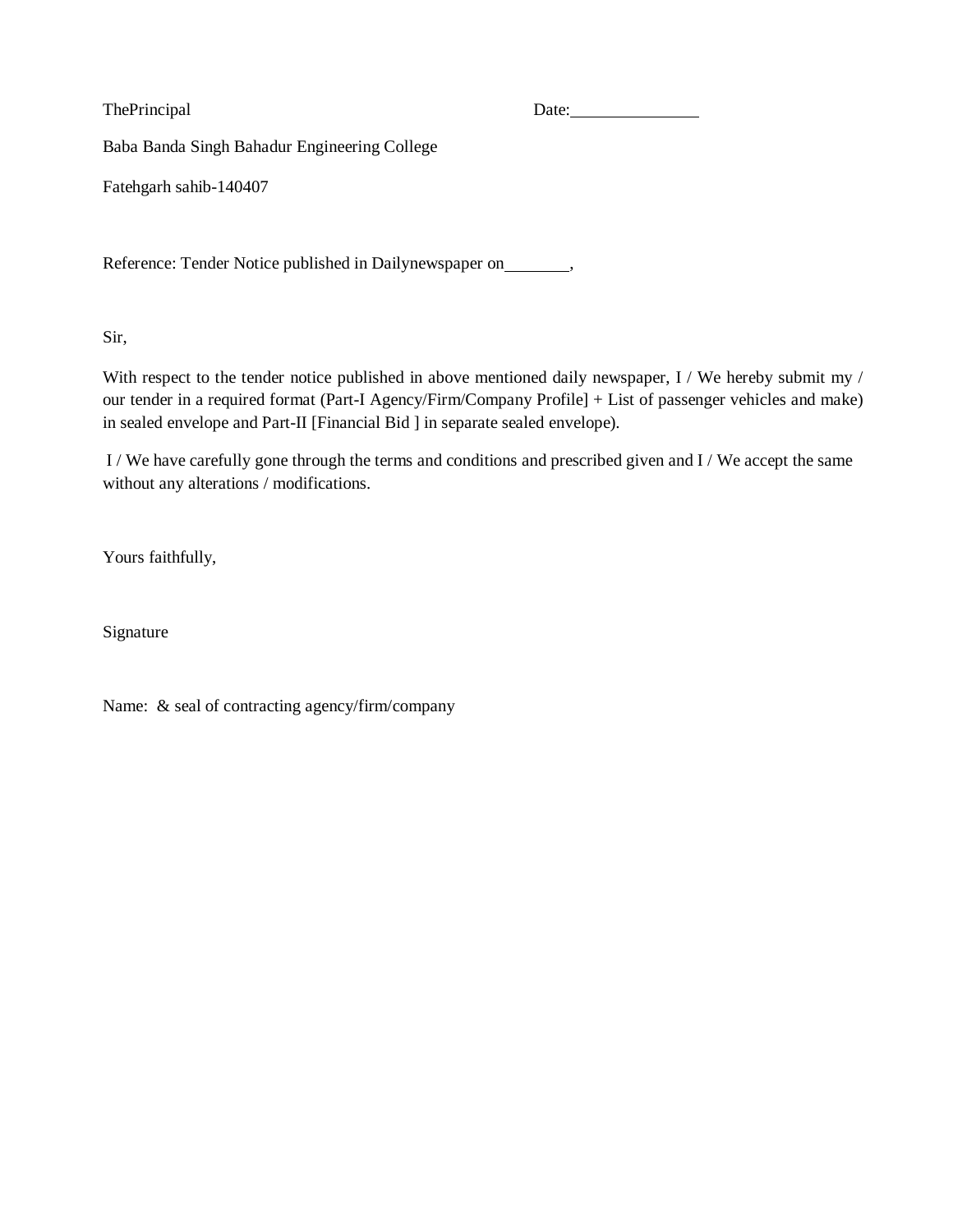# **Tender for Mess Contract for Boys and Girls Hostel Mess: July, 2021**

# Annexure I

# Technical Bid

#### Note: Put in Part A

Profile of the Tenderer (Technical Bid)

#### **PART - A**

Tender for job contract for boys and girls students mess at BBSBEC, Fatehgarh Sahib Campus

- 1. Name of the firm/ Organization:
- 2. Address:
- 3. Telephone No./ Mobile No. & Name of the Contract person:
- 4. EmailID:
- 5. Month and year of establishment
- 6. Name of Proprietor/ Partners/ Directors
- 7. No. of years of experience in this field, with references and Certificate
- 8. Annual Turnover during the last three financial year (EnclosecopiesofAuditedFinancialStatement)
- 9. PAN No. and Copy of the latest assessment in order
- 10. Registration No. (Attach Proof)
- 11. PPF Number
- 12. ESI Number
- 13. Bank Details (Bank Name, No. (attached AAdhar Card), & Address) (For ECS Payment)
- 14. Details ofEMD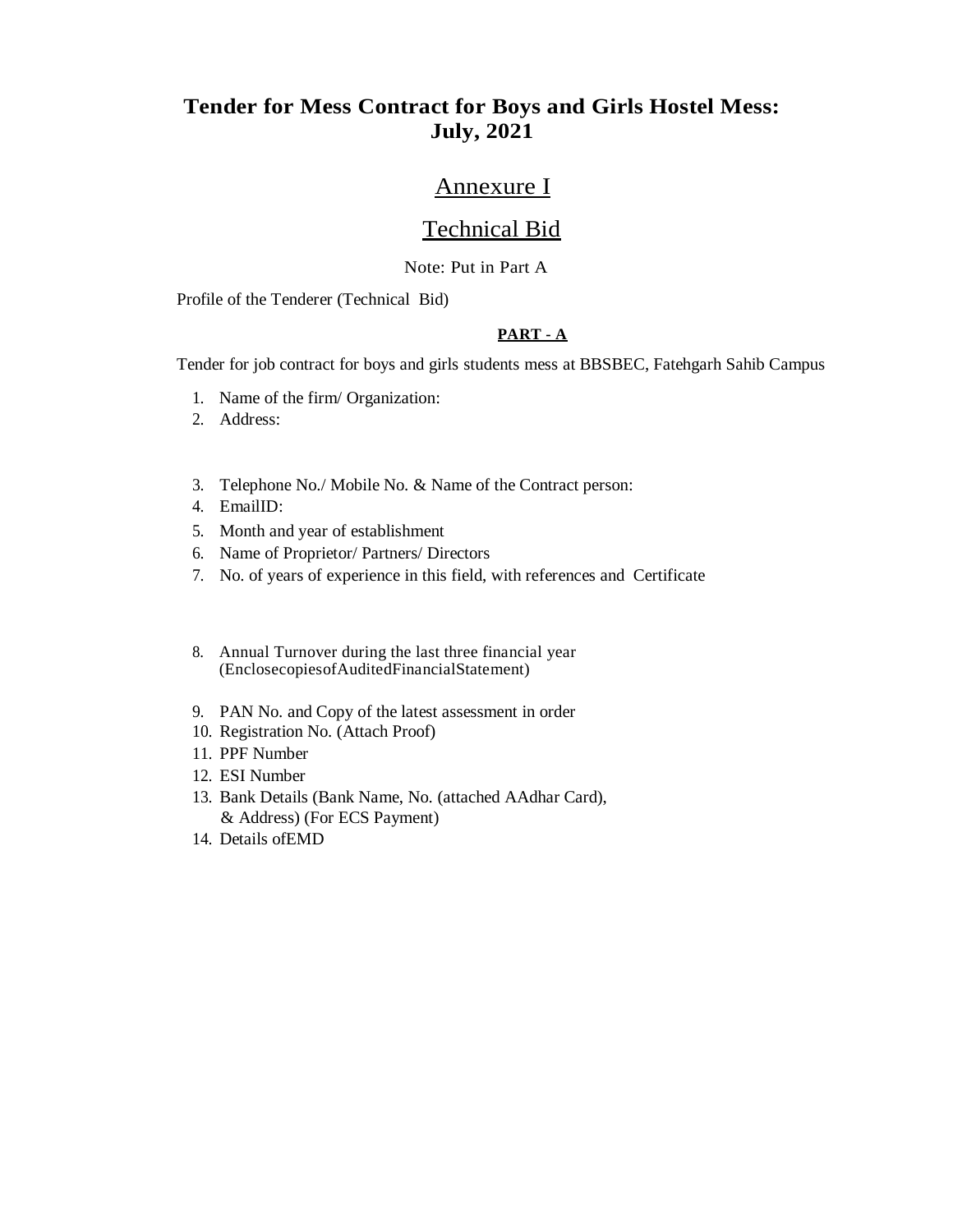#### **Technical Bid**

#### Note: Put in Part A

Details of Previous Contracts

| Period of Contract |    | Name and<br>address of the<br>organization | Name of the<br>contact<br>person $\&$<br>Phone No. | Value of<br>contract<br>and<br>other<br>details | *Nos of<br>Workers<br>employed<br>By the<br>Agency |
|--------------------|----|--------------------------------------------|----------------------------------------------------|-------------------------------------------------|----------------------------------------------------|
| From               | To |                                            |                                                    |                                                 |                                                    |
|                    |    |                                            |                                                    |                                                 |                                                    |
|                    |    |                                            |                                                    |                                                 |                                                    |

Give details of current contracts, if any, of similar services being rendered by you and which will be available for inspection by our officials

|                    |    | Name and       | Name of the | Value             | *Nos. of           |
|--------------------|----|----------------|-------------|-------------------|--------------------|
|                    |    | address of the | contact     | ofcontract<br>and | Workers            |
| Period of Contract |    |                |             | other             | employed<br>By the |
|                    |    | organization   | person $\&$ | details           | Agency             |
| From               | To |                | PhoneNo.    |                   |                    |
|                    |    |                |             |                   |                    |
|                    |    |                |             |                   |                    |
|                    |    |                |             |                   |                    |
|                    |    |                |             |                   |                    |
|                    |    |                |             |                   |                    |

\*EPF details with proof (to be

attached also) Place

Date

Signature of the Tenderer